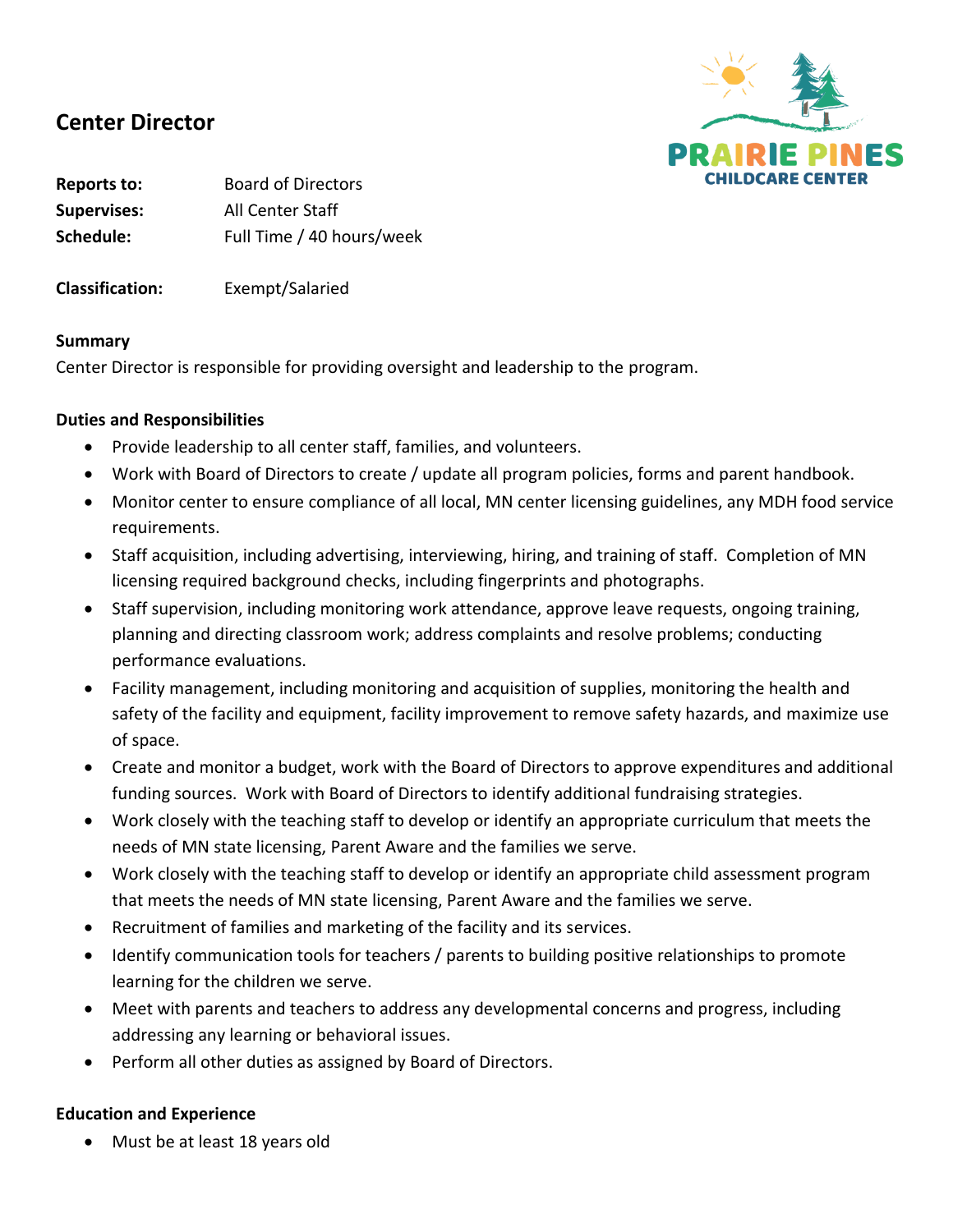- Must have a high school diploma or GED
- Must have at least 1,040 hours of paid / unpaid staff supervision experience
- Must have at least nine quarter credits or 90 hours earned in accredited courses in staff supervision, human relations, and child development
- Have or be able to obtain First Aid / Pediatric and Adult CPR certification
- Meet the requirements of a Lead Teacher

# **Key Competencies**

To execute this job successfully, an individual must be able to perform each essential duty satisfactorily. The requirements listed below are representative of the knowledge, skill and/or ability required to do so:

- Reliable, regular attendance.
- Flexible schedule to accommodate needs for program services, supporting staff in conducting their tasks, including some long hours, evenings, or possibly weekends.
- Effectively organize, prioritize, solve problems and handle multiple tasks while maintaining high quality of work and meeting deadlines. Frequent significant decision and problem solving abilities.
- Excellent communication skills from verbal communication with parents and staff, to written communication for policy and promotional material.
- Good crisis management; able to remain cool and composed in a crisis.
- Classroom experience to understand how to handle a group of children, the importance of child development knowledge, and how to establish classroom structure.
- Understanding of local, state and federal child care regulations / statutes.
- Ability to supervise and monitor children when necessary to ensure a safe environment. This includes the physical ability to monitor and move quickly in order to respond to children for safety.
- Ability to respond competently and positively to the culture, traditions, lifestyles, language and values of each individual, family and the community.
- Ability to maintain the integrity of confidential employment, client and business information.
- A positive ambassador of Prairie Pines Child Care Center and its mission. You represent the center by your actions and by your language.
- Display a positive, professional and respectful demeanor at all times toward employees, peers, professional contacts and families served , following PPCC Code of Conduct.
- Pass a background check prior to hire.
- Must have valid driver's license and be insurable.

# **Physical Demands**

Reasonable accommodations may be made to enable individuals with disabilities to perform the essential functions. While performing the duties of this job, the Director is occasionally required to:

- Regular walking, standing, kneeling, bending, sitting on the floor, and sitting at a desk.
- May Occasionally need to provide supervision to children that may include classroom and/or playground supervision.
- Frequently lift and/or move up to 10 pounds. Occasional lifting up to 40 pounds.